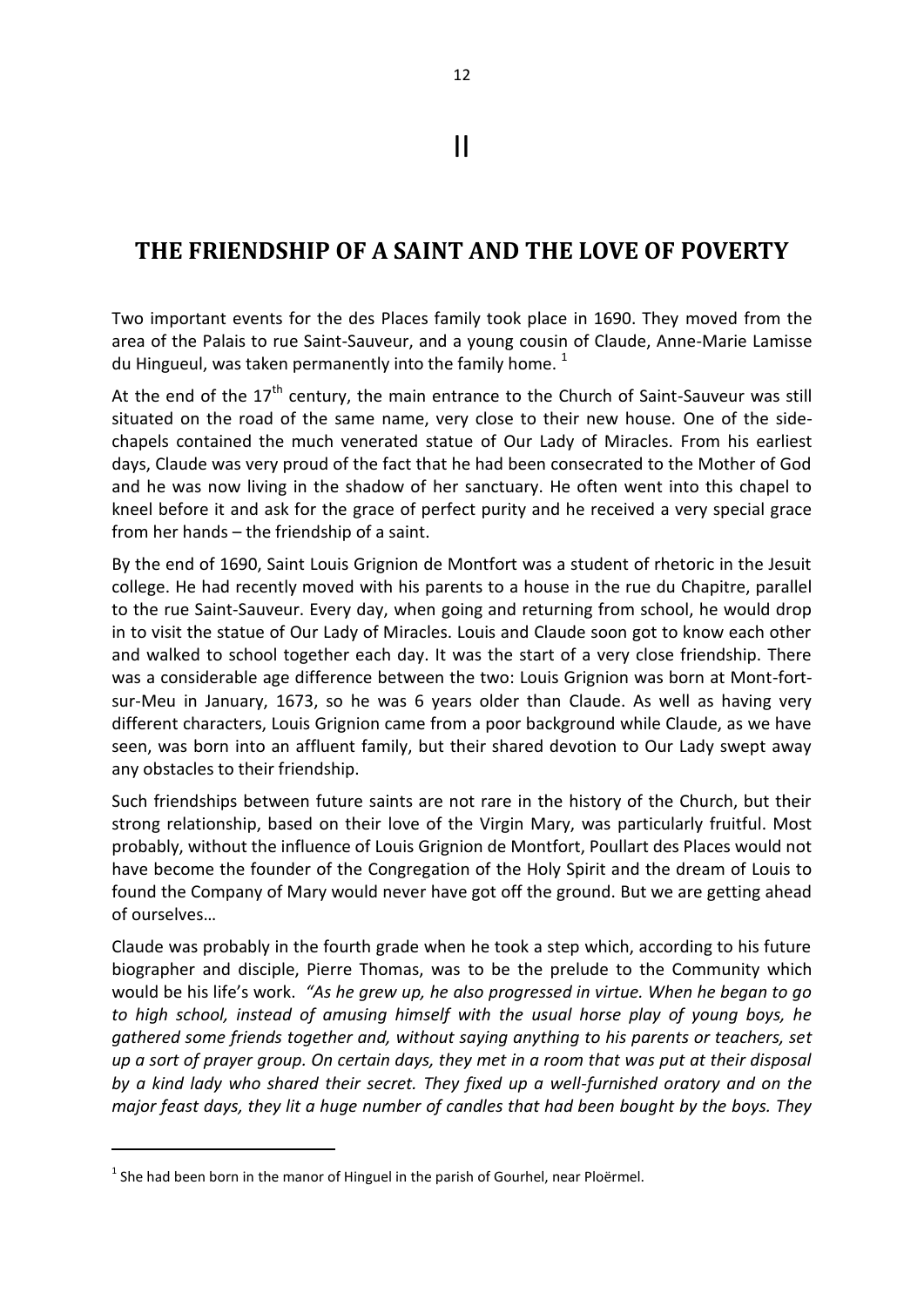*drew up their rules for prayer, silence and mortification, including the use of the discipline. In other words, they were practising virtues that they had never even heard of!* 

*These initiatives of young Poullart were all the more surprising in that he had a lively and restless temperament that could easily have pointed him in different directions. But, as well as the grace of God, he was already being greatly influenced by the expert guidance he received from his parents and teachers.* 

*These devotions could not remain hidden for long. A Jesuit priest who directed Poullart found out about them and he ordered the group to disband, telling Claude that self-love might have a greater share in this venture than the love of God, or at least it might eventually get mixed up in it. Moreover, he was afraid that their fervour, which was already going a bit too far, might lead them into indiscretions. Claude obeyed his director, but this act of obedience must have been a more trying mortification for him than all the others he was practising at*  the time. $^1$ 

In "*The Life of M. Louis-Marie Grignion de Montfort"* written by Charles Besnard, the third Superior General of the Company of Mary, there is another version of the events recorded above with some notable differences:

*"Claude Poullart des Places did his classical studies and philosophy at the College of Rennes. It was there that he struck up a close friendship with Louis de Montfort. They got together to set up a small group of students for the purpose of honouring the Blessed Virgin Mary in a special way. They gathered on certain days in a room that was lent to them by a saintly person. There they erected a kind of oratory to perform their spiritual exercises and they all shared the cost of decorating it. They had their rules for prayer, silence and mortification. The latter sometimes went so far as to include taking the discipline. These meetings continued for some time after Louis had left for Paris, thanks to the zeal of Claude to whom he confided the running of the group and who alone remained their animating spirit and support.<sup>2</sup>*

The manuscript of Thomas dates from around 1730. So it is morally certain that when Besnard drew up the above version of events some 40 years later, he had no other source available than that of Thomas. How can we account for the discrepancies between the two versions?

The explanation could be quite simple. Thomas does not mention the name of Louis Grignion, but the close friendship that had existed between the founder of the Congregation of the Holy Spirit and that of the Company of Mary since their adolescence is attested to by very reliable sources. Moreover, the original text does not name any of the companions of Claude Poullart, so why could Louis Grignion not have been the first? When we think of the age difference between the two friends, would it not have been normal for Louis to take the leading role in the foundation and organisation of the group? The intervention of the director of Claude Poullart is not mentioned in the 'Life of Grignion de Montfort', which is hardly surprising as it happened after the departure of Louis for a seminary in Paris.

1

 $<sup>1</sup>$  Thomas p. 229</sup>

 $2$  Besnard P. 101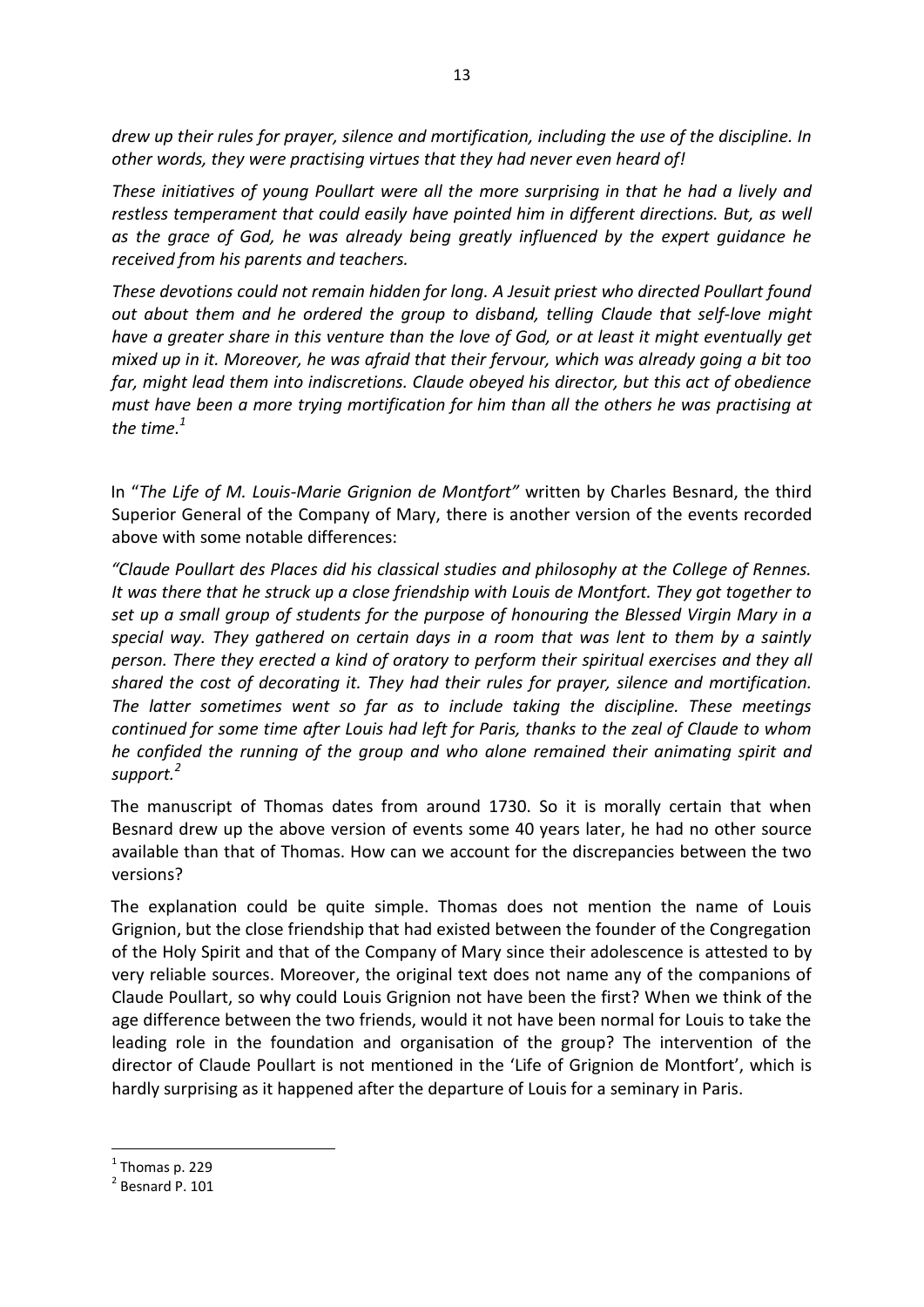It is quite understandable If Charles Besnard did not slavishly follow the text of Thomas which he had before his eyes; he hardly committed a crime against the truth if he concentrated rather on the edification of his readers and the glorification of his hero, Louis Grignion.

But it remains unclear. Louis left Rennes at the end of 1693 so the small group could only have been suppressed the following year. This would mean that the group was in existence for three or four years, unbeknown to either Claude's parents or his director. It seems rather unlikely. In his account, Thomas gives clear indications of the short-lived nature of these meetings. At the time when his confessor intervened, Claude was still a child: but when Louis left for Paris, Claude was already studying rhetoric and was referred to as "an accomplished gentleman".<sup>1</sup>

∞

One of the results of Claude's friendship with Louis Grignion was getting to know Fr. Bellier.<sup>2</sup> This young priest lived near the cathedral, close to the house of the des Places family. He was already known for his virtue and dedication. Each week, he gathered a group of students in his house *"to talk about the things of God".* Not only did he talk of Christian love, but he insisted that they put it into practice: they were sent in groups of two or three to the different *"Hospitals"* of the town to serve the poor, teach them catechism and read to them during the meals.

These establishments, which were known as "hospitals" at that time, were not just for the sick. At Rennes, the Hospital of Saint-Yves and the General Hospital had many different functions: the sick took up most of the space but there was also a home for the aged, an orphanage and a trade school. Part of the Saint-Yves hospital was dedicated to abandoned children. They were taught until the age of twelve and were then transferred to another section where they were taught a trade. This part of the establishment also took in uneducated boys and girls who, over several months, were prepared for their first communion. They even took in a Moorish footman of Mme de la Mansellière in 1691 to instruct him in the basic elements of religion and prepare him for baptism.<sup>3</sup>

Most of the administration of these Hospitals was the responsibility of the *Ministry for the Poor.* Normally, it was the godfather of Claude, the Comte de Marbeuf, who presided over the meetings of this department. One day, when he was not able to attend because of sickness, a delegation was sent to his house to thank him "*for his generosity, care and devotion to the poor which he has shown over such a long period in the hospitals".<sup>4</sup>* 

**.** 

 $<sup>1</sup>$  Thomas, ms. 4</sup>

<sup>&</sup>lt;sup>2</sup> Julien Bellier was baptised at Rennes (in the parish of Toussaint) on June 20<sup>th</sup>, 1662. All his education took place in Rennes and he was ordained priest in September, 1686. He was praised by all. A register of priests of the diocese of Rennes says that he was "*a good priest, virtuous, doing great work in the cathedral*". Costil, who lived in Rennes at the start of the 18<sup>th</sup> century, wrote in the *Annals* of the Eudists: "We are indebted to M. *Bellier for his total dedication, especially for his talks to the students and the way he takes part in so many of the good works that are being done in the Province".* Ren.:Reg.par. de Toussaint; G. 386. Ann. De la Compagnie de Jésus et de Marie, Tome I, p. 513.

 $3$  Ren.: Volume X Sup., pp 587-588.

 $<sup>4</sup>$  Ren.: Vol. X, p. 587.</sup>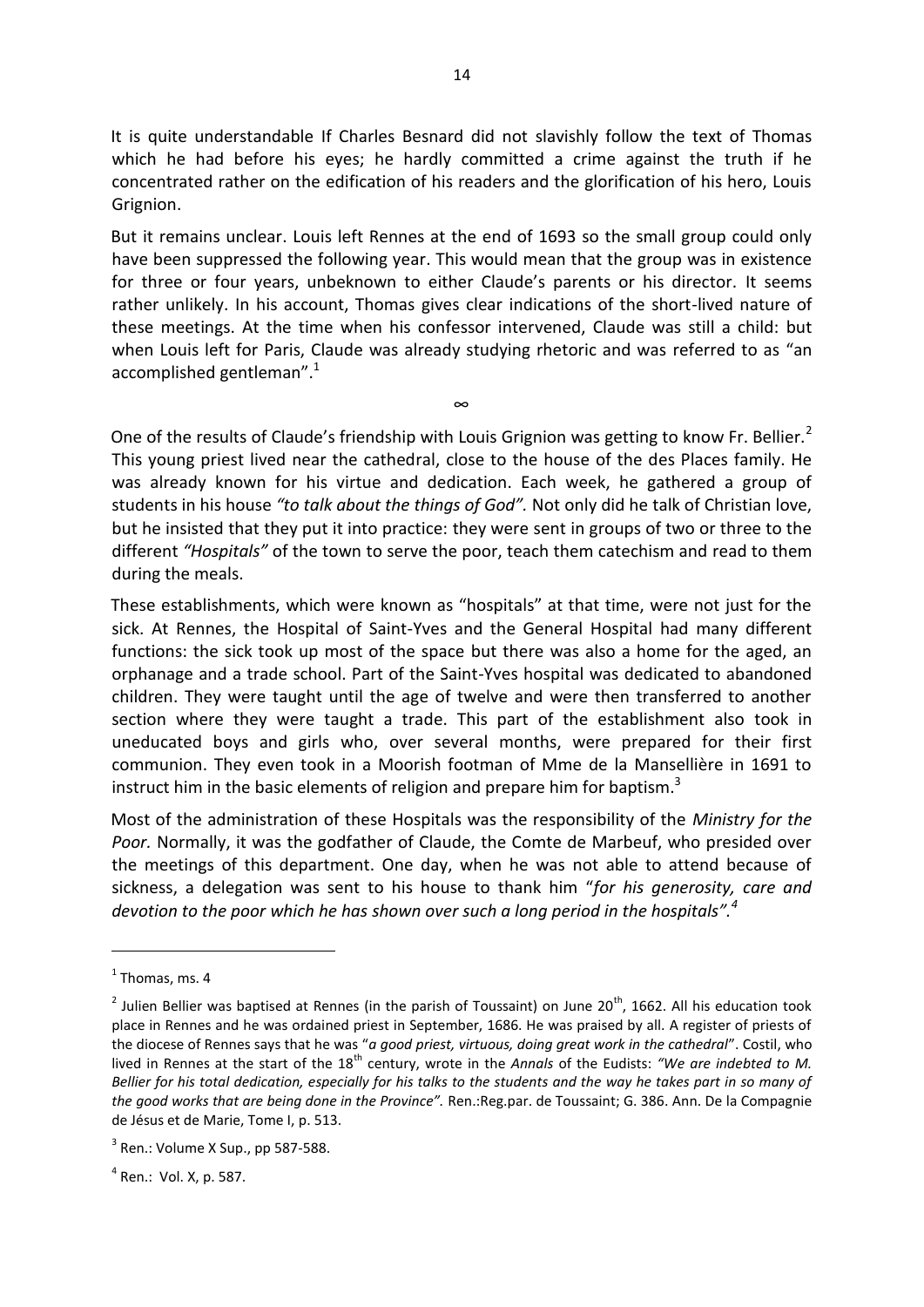Like Louis Grignion, Claude Poullart was a member of the Congregation of Our Lady, founded for their best students by the teachers of the Collège Saint Thomas. The Jesuits, who directed the Augustinian Sisters in charge of Saint-Yves, invited the members of the Congregation of Our Lady to visit the sick and the poor in that hospital. $1$  To help them grow in their love for the poor, the Jesuits recommended their young students to read a book called *"Caring for the sick and helping them in all their needs"* by Mathurin Denys*,* the printer and librarian of the College. It makes disturbing reading:

*" I believe that when a person is facing extreme necessity, the rich have an obligation not just to help and to give him what is needed to save his life, but also to supply what is necessary to preserve his dignity". (p. 12)* 

*"At the start of this century, St. Francis de Sales and other apostolic people rightly complained of the excessive luxury of the period which was eating up all the donations needed by the poor; but we have even more reason to object to the deplorable excesses of our own time. Over the last fifty years, extravagance has increased to such an extent that we are now sending 15-20 millions more out of the kingdom to buy silk, spices and other superfluous commodities. The rich are spending 50-60 millions more on silver and gold plates and precious stones that their predecessors ever did, a sum that could provide for all the beggars in the kingdom".* 

*"Just as the amount spent on luxury goods in clothes, carriages, and fine crockery has increased enormously, the level of alms-giving has diminished proportionately. In the parish of Saint-Sulpice in Paris, gifts for the poor were growing by 24 or 25 million livres per year before this craze for luxury set in; today, they do not even reach 4,000!" (p. 65).*

The author then adds some examples from Brittany that would make the son of a log merchant pause for thought:

*"Every two years, the States of Brittany give the king about 3 million in free gifts, quite apart from the expenses involved in collecting such a sum. It is only taken from the wine and cider that is drunk in the taverns".* 

*"If the tax on what is drunk produces 1,500,000 livres a year, the price of wine or cider and the profit for the proprietor of the tavern and the farmer who produces it rises by at least the same amount. As a result, three million is spent each year simply in the bars of the province of Brittany". (p. 69).*

Such extracts remind one of Saint Basil and La Bruyère:

**.** 

*"If an epidemic were to hit the horses or dogs of the great lords, these gentlemen would move mountains to find a remedy. But most of them would be willing to abandon thousands of poor people, made in the image of Jesus Christ, to sickness and death without raising a finger to help". (p. 141).*

Thanks to the influence of so many good people – Louis Grignion, Fr. Bellier, M. de Marbeuf, the Jesuits and their writings – the heart of Claude Poullart soon opened to the poor and later, opened to poverty itself. But it seems that the greatest influence of all was his mother,

<sup>1</sup> P. Delattre, S.J.: *"Les établissements des Jésuites en France »,* Vol V, column 362.